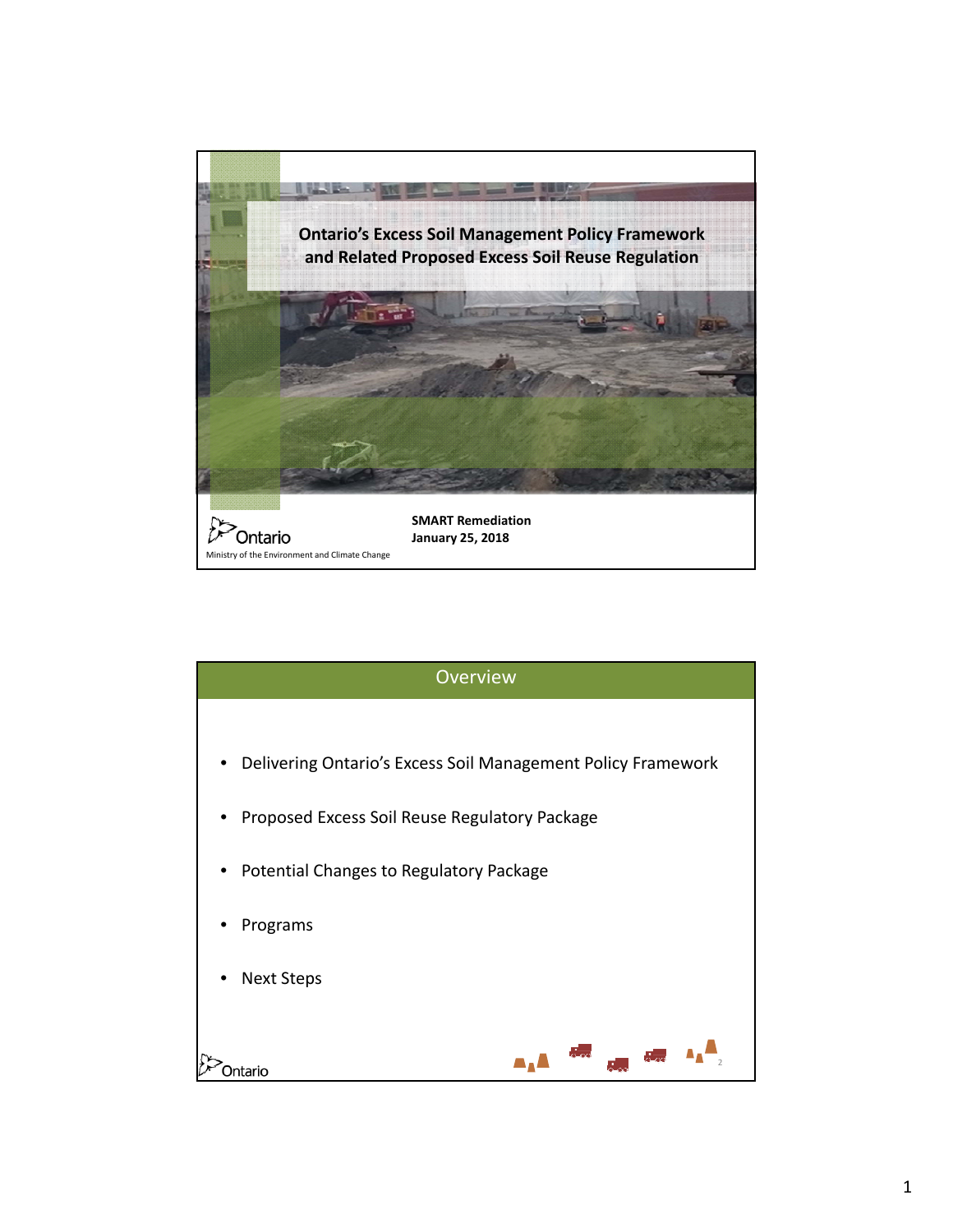

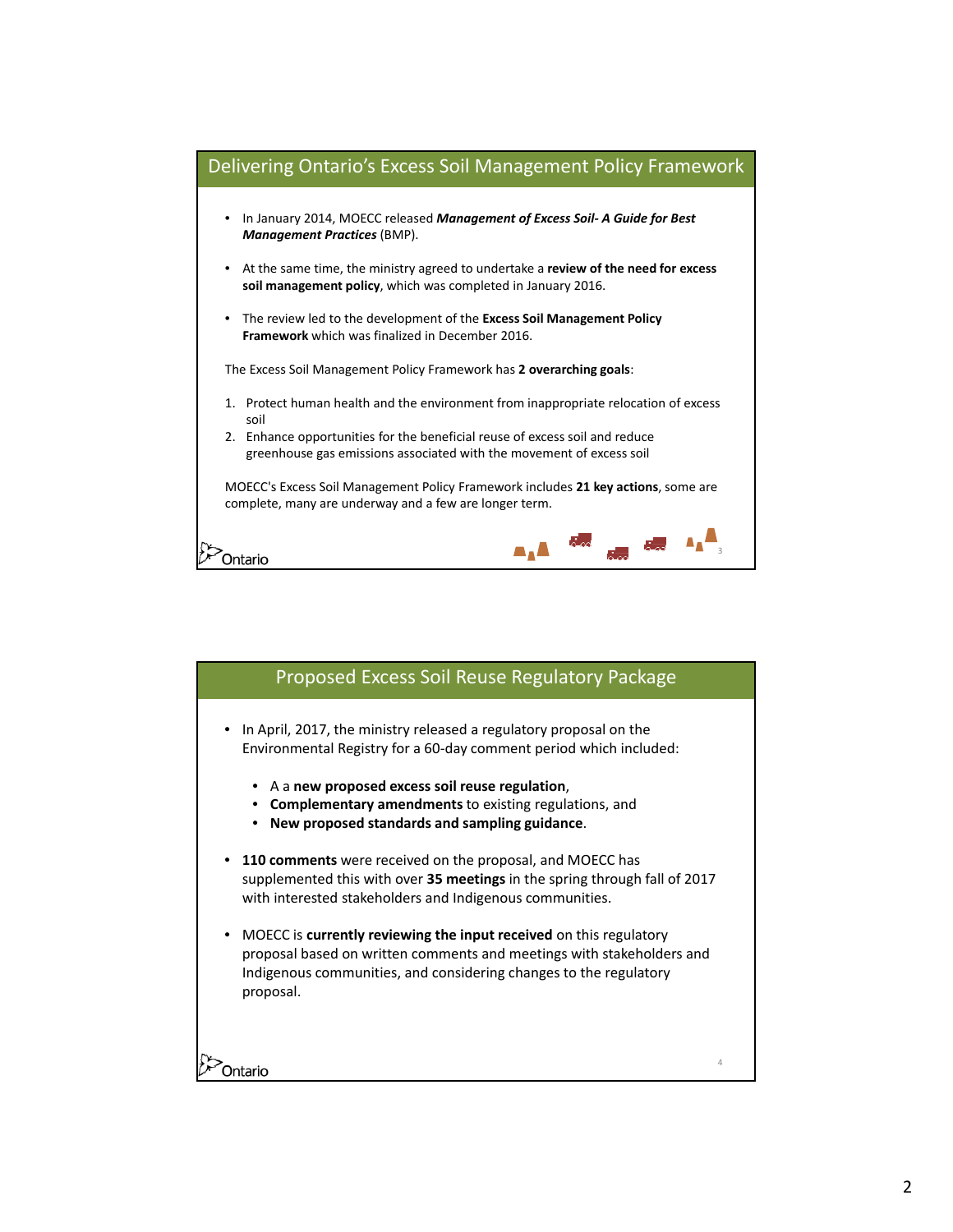

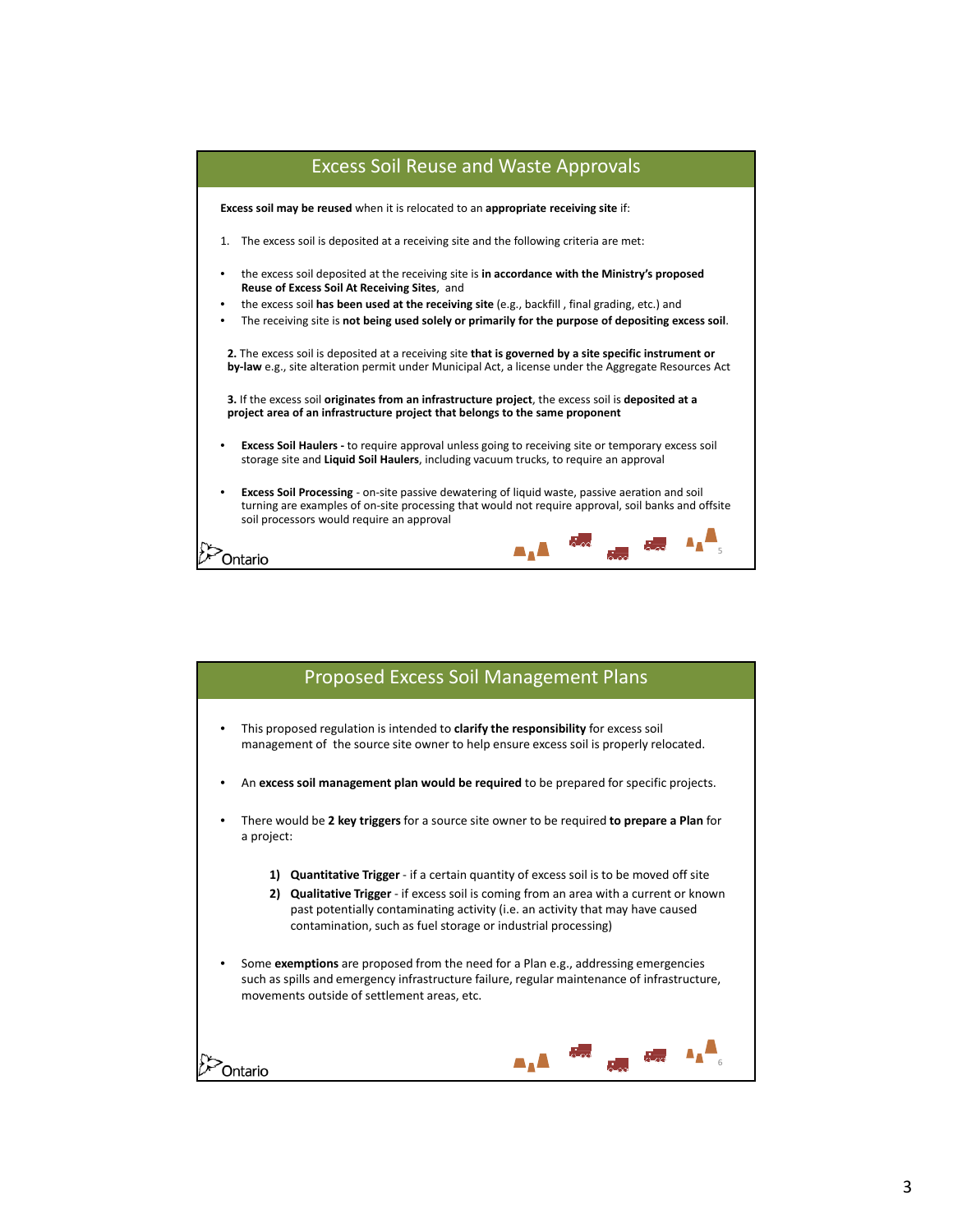

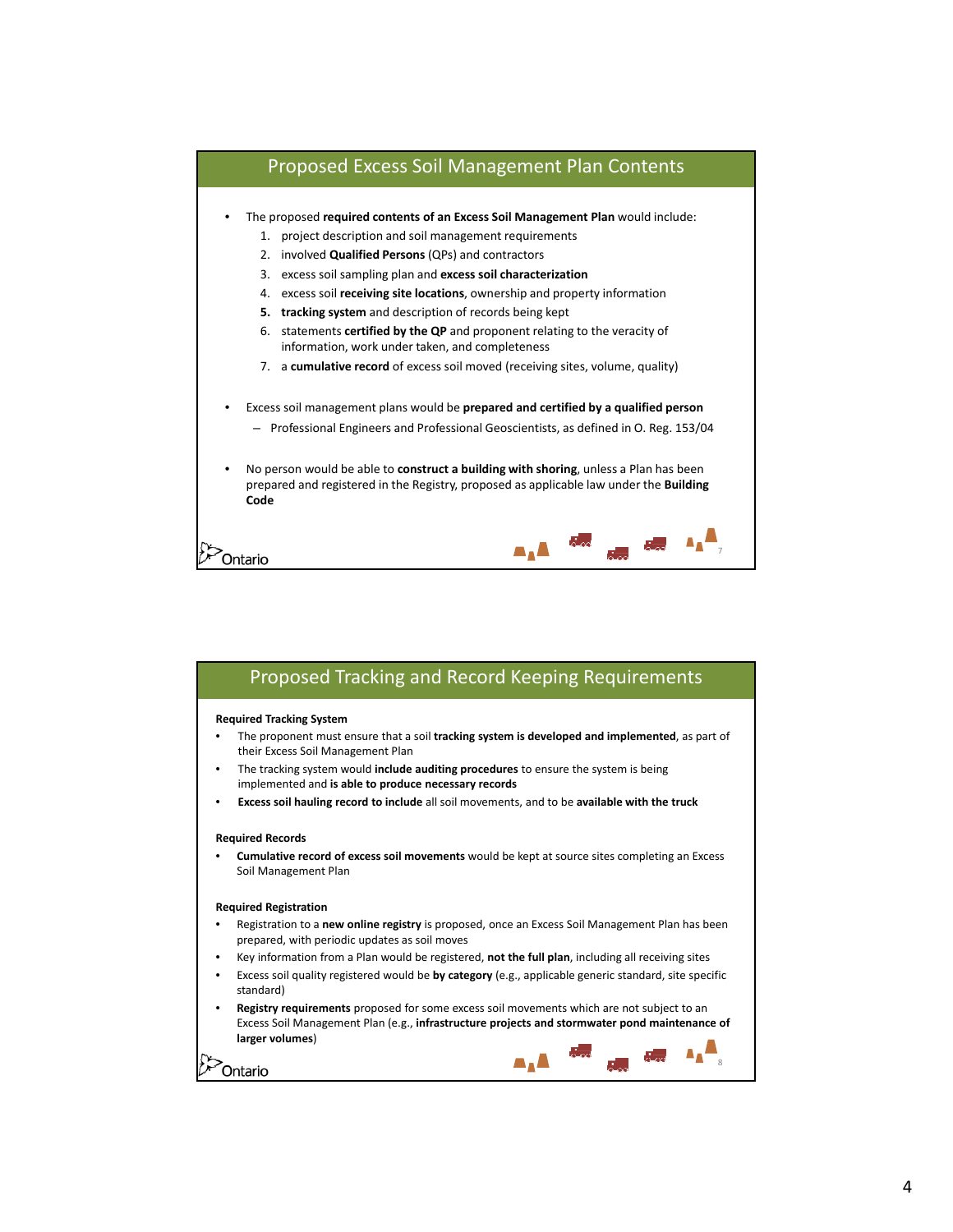

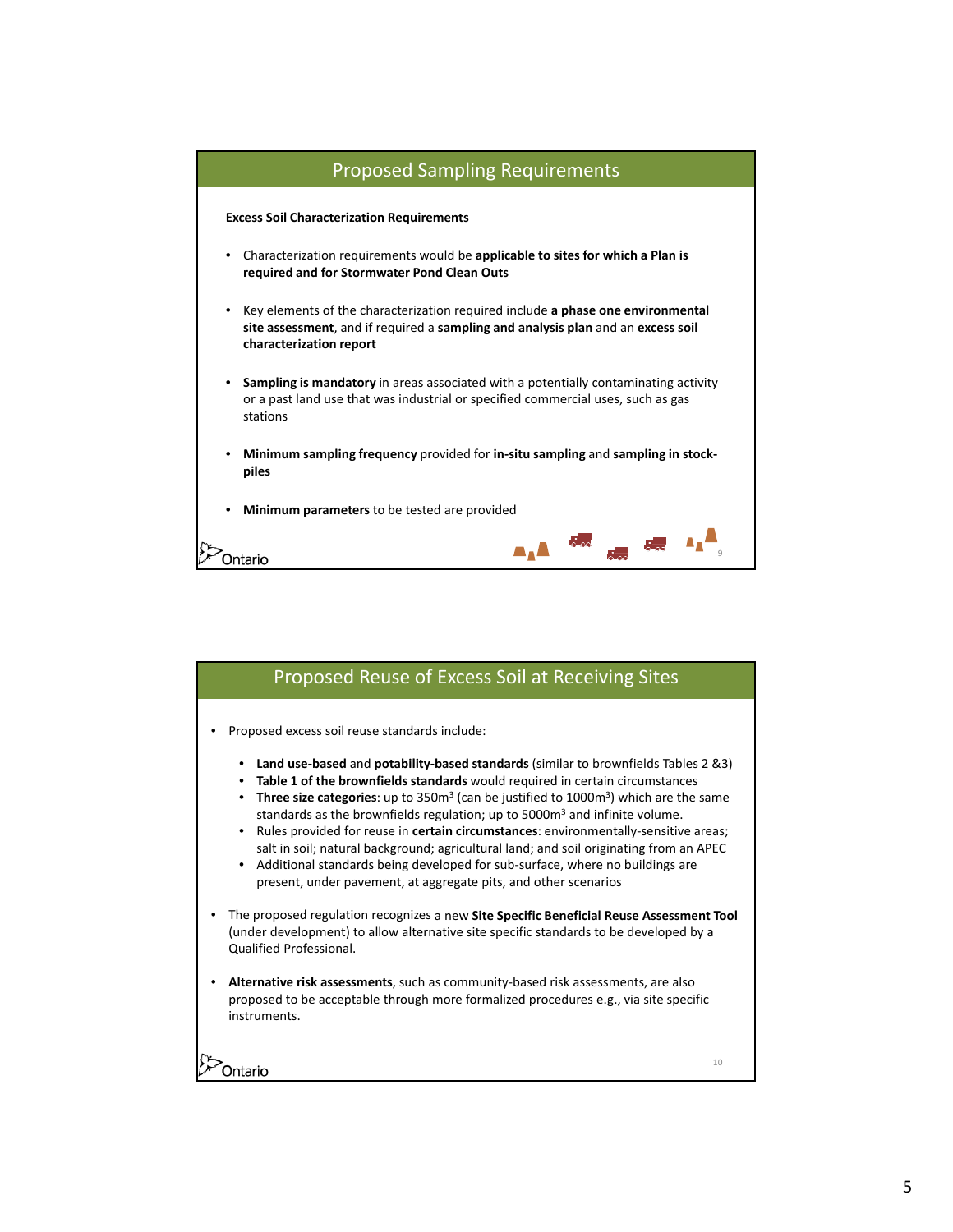

| Proposed Key Changes To Regulatory Package                                                                                                                                                                                                                                                                                                                                                                                                                                                                                                                                                                 |
|------------------------------------------------------------------------------------------------------------------------------------------------------------------------------------------------------------------------------------------------------------------------------------------------------------------------------------------------------------------------------------------------------------------------------------------------------------------------------------------------------------------------------------------------------------------------------------------------------------|
| <b>Transition in Requirements:</b><br>Modernization of Brownfields amendments could come into effect <b>immediately upon filling</b><br>Reuse standards, clarifying waste designation and approvals to come into effect Jan 1, 2020<br><b>Excess Soil Management Plan and registry requirements to come into effect Jan 1, 2021</b><br>Some linked requirements may be phased in to align with in effect dates (e.g., Building Code)<br><b>Reuse Provisions:</b><br>Be clear that excess soil reused in a project area is not waste<br>Excess soil being relocated to a reuse site is not waste in transit |
| Rebrand "receiving sites" as "reuse sites" to ease waste stigma, and other rewording<br><b>Remove limitation</b> that the same proponent is needed for relocation between some<br>infrastructure projects (roads, water, sewer)                                                                                                                                                                                                                                                                                                                                                                            |
| Allow haulers of dry excess soil to haul without an approval; some permit by rule requirements<br>Allow liquid soil (only soil, not other debris) including vacuum trucks, stormwater pond clean outs<br>and dredging to be hauled to works yards, subject to rules, without an approval<br>Clarity that liquid soil slurry dewatering facilities (in the business of dewatering liquid soil)                                                                                                                                                                                                              |
| accepting liquid soil from multiple sources be required to obtain an approval<br><b>Required Excess Soil Management Plan:</b><br>Change quantity threshold to 2000m <sup>3</sup> to only capture intended projects (condos, and larger<br>commercial, industrial, infrastructure)                                                                                                                                                                                                                                                                                                                          |
| 12<br><b>Confidential Draft for Discussion</b>                                                                                                                                                                                                                                                                                                                                                                                                                                                                                                                                                             |